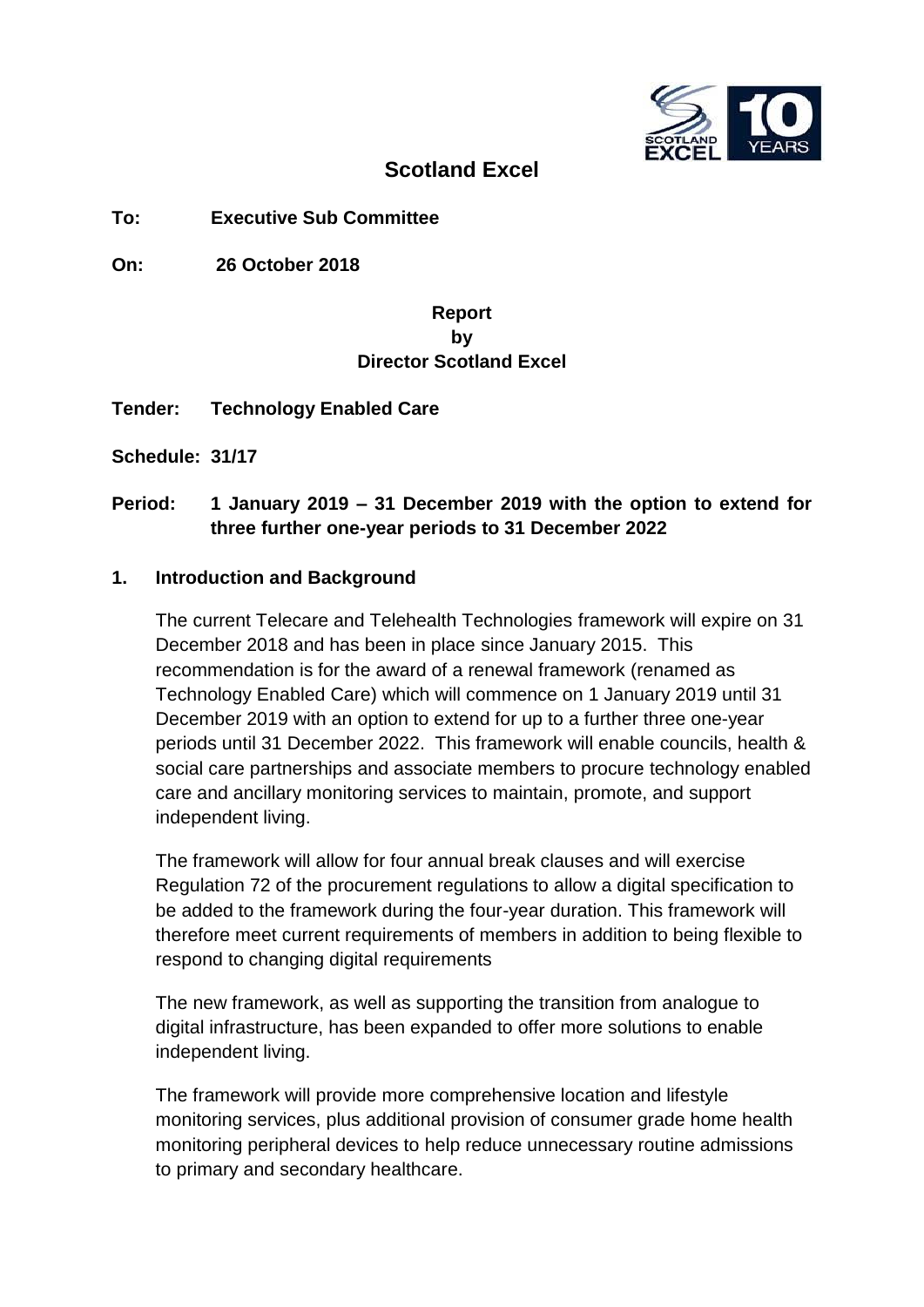The report summarises the outcome of the procurement process for this national framework arrangement.

## **2. Scope, Participation and Spend**

In developing the strategy for this renewal framework, Scotland Excel has taken on board the feedback received from the User Intelligence Group (UIG) and principle stakeholders. As agreed by the UIG, the range of products currently available has been extended and additional lots were added to reflect future requirements.

| Lot<br><b>Number</b> | <b>Description</b>                                                  | <b>Estimated</b><br>$%$ of<br><b>Spend</b> |
|----------------------|---------------------------------------------------------------------|--------------------------------------------|
|                      | Dispersed alarm units                                               | 36                                         |
| $\overline{2}$       | Alarm triggers                                                      | 18                                         |
| 3                    | Peripherals and accessories                                         | 5                                          |
| 4                    | Health and care peripherals                                         | 5                                          |
| 5                    | <b>Environmental devices</b>                                        | 14                                         |
| 6                    | GPS devices with ancillary monitoring and telecare<br>mobile phones | 6                                          |
|                      | Lifestyle monitoring with ancillary monitoring<br>service           | 9                                          |
| 8                    | Key storage compartments*                                           |                                            |
| 9                    | Warden call systems, for grouped housing*                           | 4                                          |
| 10                   | Alarm receiving centre systems*                                     | 2                                          |

#### **Table 1: Lotting Structure**

\* indicates new lots

As detailed in Appendix 1, 32 councils/health and social care partnerships, three health boards and three housing associations have confirmed that they will participate in this framework.

The forecast annual spend across participating members is £5.7m and the framework was advertised at an annual value of £6.3m to allow for growth within participating members.

#### **3. Procurement Process**

A UIG consisting of representatives from participating members endorsed the procurement strategy on 16 November 2017. In addition, a working group of technical representatives was formed to review the lot structure, technical specifications and participate in the evaluation.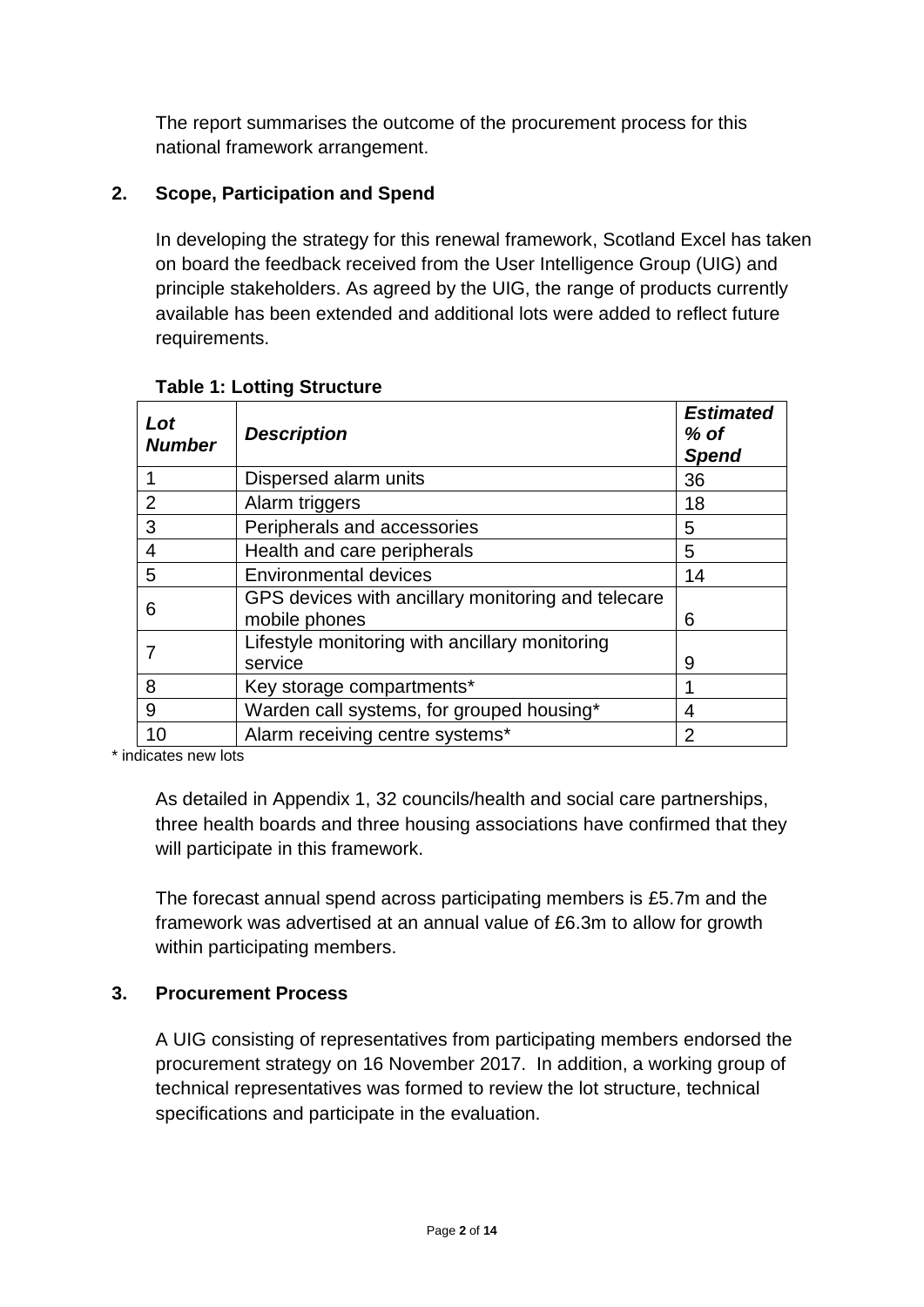A Prior Information Notice (PIN) was published on 17 June 2017 seeking interest from suppliers who can offer next generation digital ready solutions. A second notice was published on 5 April 2018 this was for all suppliers who could offer a Technology Enabled Care solution. This market engagement resulted in 11 supplier meetings. Thereafter, in order to ensure maximum competition, the UIG agreed that an open tender process should be followed to establish the framework.

The Contract Notice was published via the Official Journal of the European Union and the Public Contracts Scotland portal (PCS) on 29 June 2018 with the tender documentation being made available for immediate download on the same day via the Public Contracts Scotland Tenders (PCS-T) system.

The procurement process followed a two-stage tendering procedure. At the first stage, tenderers' European Single Procurement Document (ESPD) responses were assessed against financial capability, technical/professional capability and business probity requirements. Bidders were required to pass this stage to be eligible for award.

At the second stage, offers were evaluated against the following criteria and weightings and technical criteria breakdown shown in table 2.

| Area           | Question                           | <b>Maximum points</b><br>available |
|----------------|------------------------------------|------------------------------------|
| Commercial 60% |                                    |                                    |
|                | <b>Product Development</b>         | 12                                 |
|                | <b>Product and Service Support</b> | 12                                 |
| Technical 40%  | Sustainability                     | 10                                 |
|                | <b>Community Benefits</b>          | 4                                  |
|                | <b>Fair Work Practices</b>         | 2                                  |

## **Table 2: Technical Scoring Breakdown**

Within the technical section, bidders were required to evidence their knowledge and experience by responding to a number of method statements. In addition to these questions, bidders were asked to provide added value suggestions.

Bidders were also asked to confirm which council areas they had the ability to service.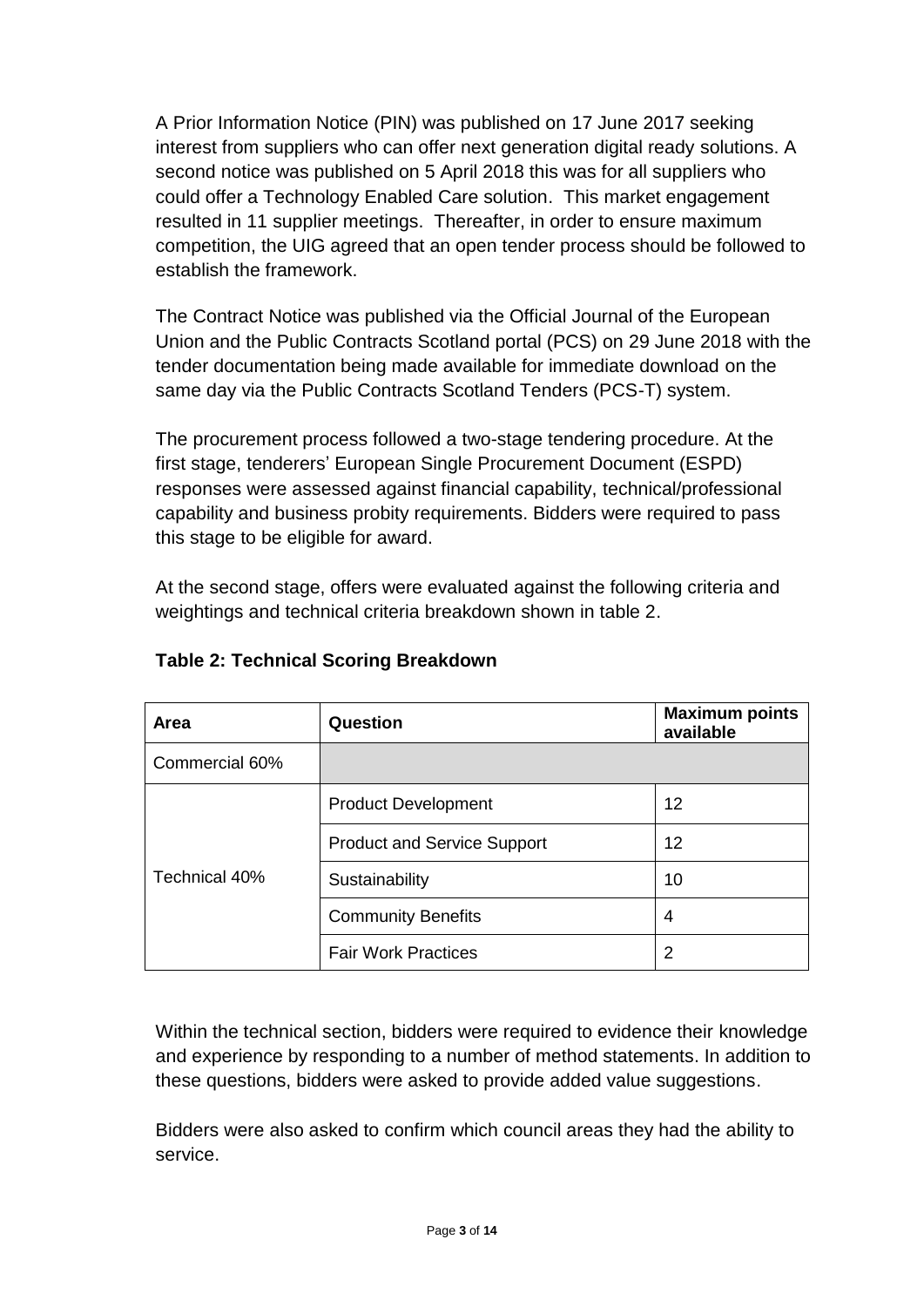Within the commercial section, bidders were invited to offer on a lot by lot basis and provide prices for a range of the most commonly purchased technology enabled care products. Fixed pricing was required for the initial period of the framework, with further options for bidders to confirm if they were willing to offer longer periods of fixed pricing and non-core discounts.

#### **4. Report on Offers Received**

The tender document was downloaded by 32 organisations, with 17 tender responses received. A summary of all offers received is provided in Appendix 2.

Based on the criteria and scoring methodology set out in the tender document, a full evaluation of compliant offers was carried out, with all bidders passing the ESPD stage of the evaluation. Appendix 3 sets out the scoring achieved by each bidder.

The offers received within Lot 10 (Alarm Receiving Technology), could not be equally evaluated on a like for like basis, as per the evaluation methodology, due to changing nature of current technology available. As a result of this, lot 10 has not been recommended for award. Further engagement will be carried out to identify the most appropriate method for local authorities to purchase this technology

#### **5. Recommendations**

Based on the evaluation undertaken, and in line with the criteria and weightings set out above, it is recommended that a multi supplier framework arrangement is awarded to 14 suppliers across the nine lots as outlined in Appendix 3.

The 14 recommended suppliers can meet operational requirements, provide a range of choice, innovation and alternative solutions to technology enabled care. This will also represent a mix of small, medium and large organisations, with 11 of the recommended suppliers classified as SMEs.

## **6. Benefits**

#### **Savings**

Scotland Excel conducted a benchmarking exercise for each member and the results of this benchmarking are detailed in Appendix 1.

This was based on a package of commonly purchased items and compared the current prices for that package to the lowest cost option for that package under the new framework. All suppliers have agreed to service each council area.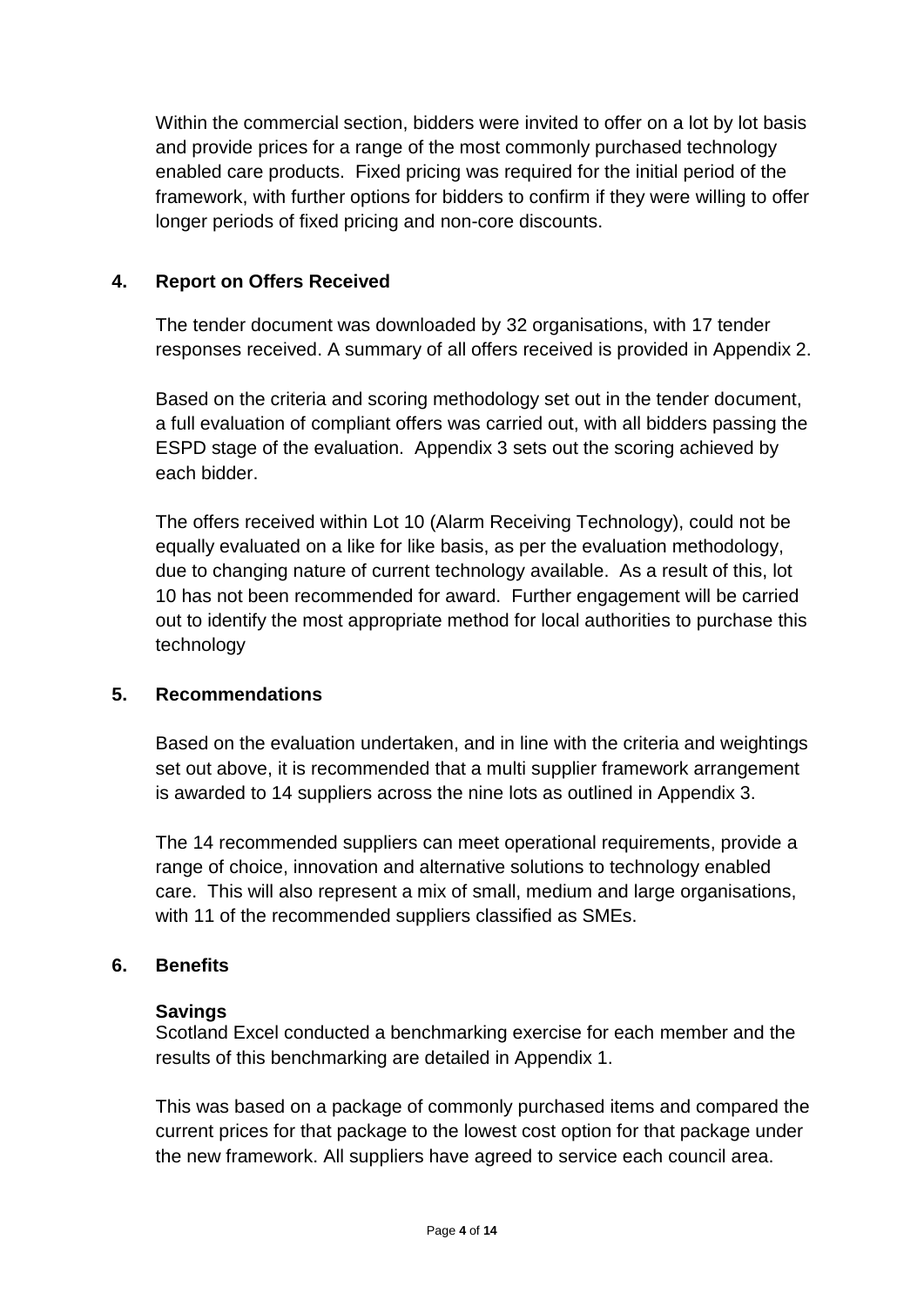This benchmarking exercise projects an average saving of 9.1% for members and associate members, equating to a total saving of approximately £516,000 per annum. Savings have been benchmarked against a like for like comparison of current analogue devices.

It should be noted that each individual member could achieve additional savings through conducting mini-competitions.

### **Price Stability**

All suppliers have agreed to the stated fixed price period. Provision thereafter is for price reviews on an annual basis, with price increase requests evaluated against prevailing market pricing, tracked in accordance with Scotland Excel's indexation model and supporting documentary evidence.

In addition to the mandatory fixed pricing period, 11 suppliers have offered further additional fixed pricing periods ranging from a further twelve-month period, twenty-four-month period to the lifetime of the framework.

#### **Sustainable Procurement Benefits**

Within the technical section of the tender, the sustainability method statement assessed bidders in relation to their corporate approach to sustainability and how their organisation promotes recycle, reuse and reduce initiatives to minimise the impact of the supply chain on the environment. A range of sustainable measures were outlined by suppliers including;

- British, European and International Standards (BS EN ISO) 14001 accreditation or equivalent (for environmental management systems).
- Implementing circular economy initiative, recycling and refurbishment where possible. One supplier confirmed that all parts (working or broken) can be returned for possible repair or refurbishment and repair in new equipment.
- Packaging reduction one supplier stated that 85% of packaging is recycled and another confirmed that they have reduced packaging by 70%.
- Ethical sourcing of materials.

In addition, five of the recommended suppliers said they will consider utilising supported businesses in their supply chain. One supplier has scope to continue working with Haven Enterprises in Falkirk. Scotland Excel will encourage use of supported businesses throughout the lifetime of the framework

Throughout the lifetime of the framework Scotland Excel will continue to engage with members and suppliers to ensure that advances in technology,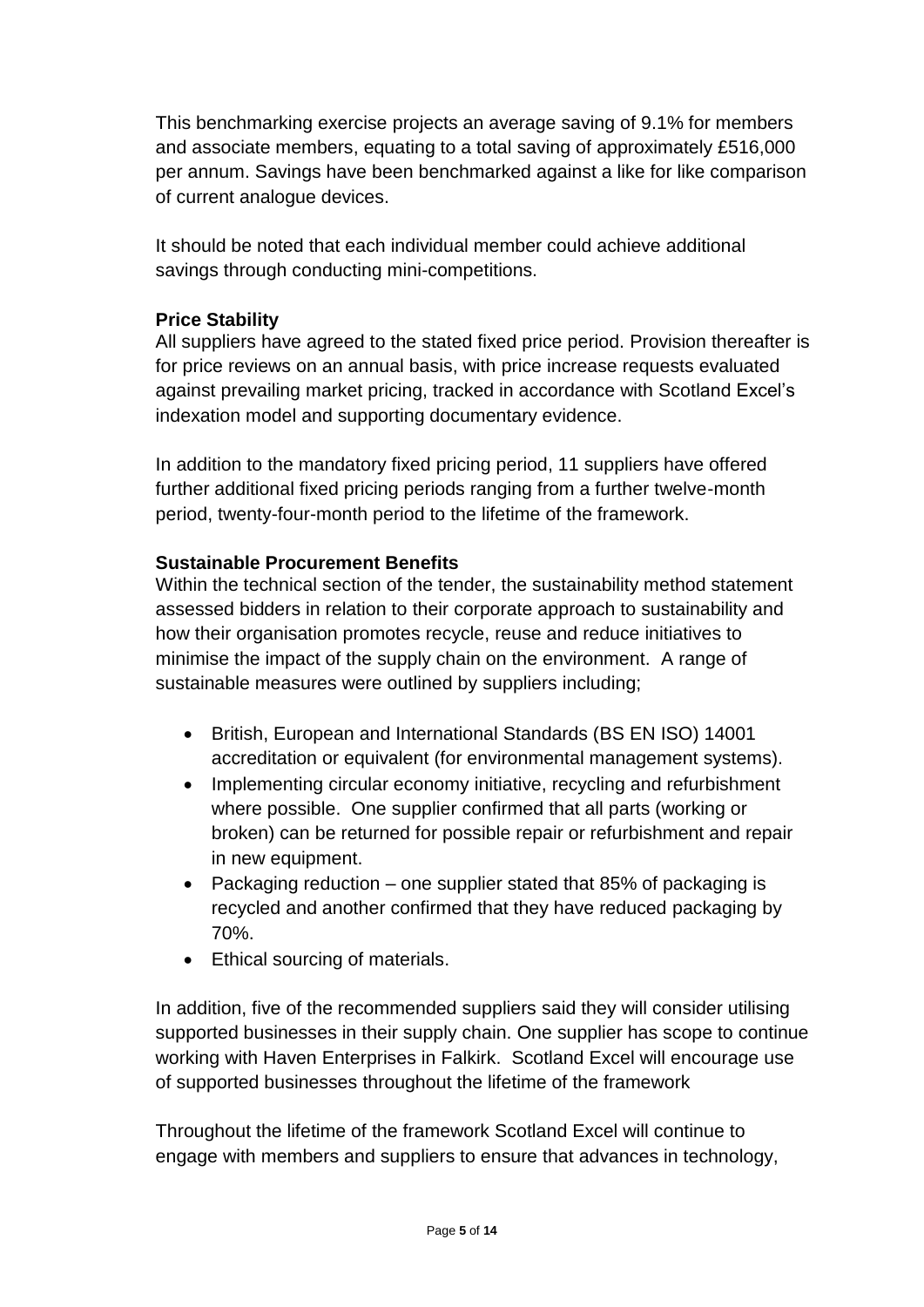particularly in relation to digital technology, are incorporated into the framework in order that members can easily access the latest products.

### **Community Benefits**

All recommended suppliers have agreed to deliver a specified level of community benefit points within each council area. These points will be commensurate with the level of spend achieved in that council area. This approach will give members the opportunity to agree with suppliers the specific benefits that will best support their local area.

On an annual basis, Scotland Excel will calculate which annual spend thresholds have been met based on submitted management information and will provide this information to relevant suppliers and local authorities.

When suppliers meet the minimum annual spend threshold for an individual local authority, they will discuss with the relevant community benefits lead to finalise the specific benefits that they are offering under this framework.

In the published tender documents, bidders were given a list of indicative community benefits that could be agreed with local authorities. Examples of the indicative benefits which were conveyed to suppliers were:

- Fundraising
- Community volunteering
- Training sessions
- Employability workshop
- Donation of materials and/or labour
- Sponsorship
- Donation of IT equipment
- Health and wellbeing workshop

#### **Fair Work Practices including the Living Wage**

Suppliers were asked to describe how they would commit to fair work practices for workers (including any agency or sub-contractor workers) engaged in the delivery of this framework. Responses described a commitment to:

- Support staff development
- Support flexible working
- Promote equality
- Provide training
- Support progressive workforce engagement matters

Furthermore, suppliers were asked to confirm their ability to pay the Scottish Living Wage. Details are included in Appendix 4.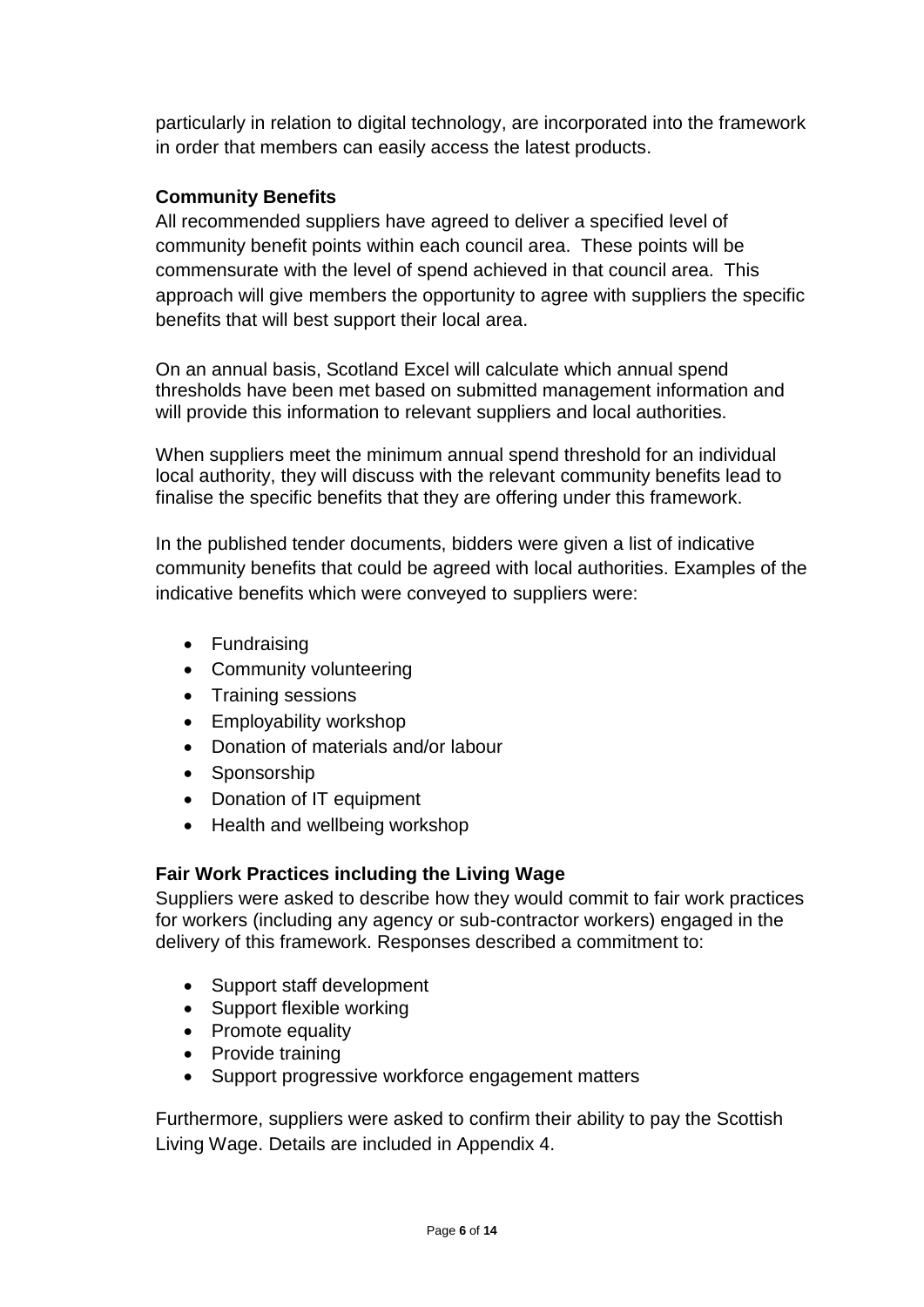Scotland Excel will continue to monitor Fair Work within its contract and supplier management programme. Scotland Excel will work with all awarded suppliers who do not yet pay all staff the Scottish Living Wage to encourage them to achieve this.

#### **Other Benefits**

In addition to the benefits mentioned there are intrinsic social benefits included within the framework. There is the potential to reduce hospital admissions and delayed discharge from hospital, as well as avoiding unnecessary ambulance call outs. Furthermore, use of the framework can enable local authorities to review the model of homecare that is delivered to ensure that people are supported appropriately in their own homes.

Consumer grade home health monitoring peripheral devices have been added to the framework. This will allow medical practitioners to remotely monitor long term conditions, avoiding unnecessary admissions to primary and secondary healthcare.

The addition of monitoring subscriptions for location tracking and lifestyle monitoring will offer opportunities for improved independence, and additional peace of mind for care and support workers and family members.

### **7. Contract Mobilisation and Management**

All suppliers and participating members will be issued with a mobilisation pack containing all required details to launch the framework, and will be invited to a mobilisation event. One to one mobilisation meetings will be held with the suppliers to outline the operation of the framework, roles and responsibilities, management information requirements and community benefits commitments.

Scotland Excel will monitor the progress of the move from analogue to digital technology and respond where appropriate to ensure that the framework will meet current requirements of members in addition to being flexible to respond to changing digital requirements.

In accordance with Scotland Excel's established contract and supplier management programme, this framework has been classified as a category one arrangement in terms of ongoing technological change and development, requiring at least annual supplier and user group reviews as appropriate. In addition, Scotland Excel has identified Brexit as a risk to this framework particularly in relation to introduction of any potential import tariffs and any significant fall in the value of Sterling.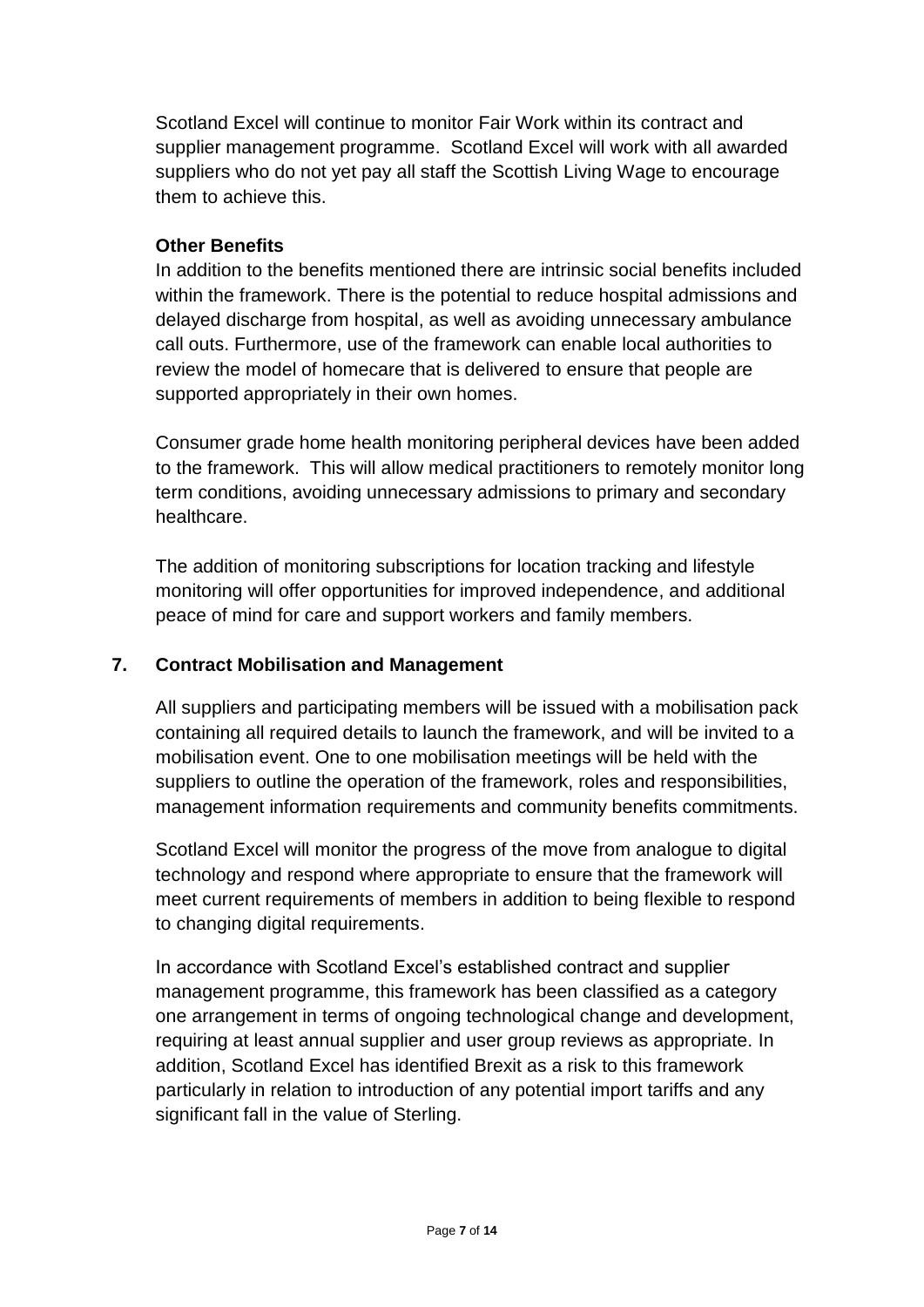#### **8. Summary**

This framework for technology enabled care aims to maximise collaboration and support participating members to deliver a service which promotes independence and safety for service users whilst achieving best value. A range of benefits can be reported in relation to best value, price stability, sustainability and community benefits.

The Executive Sub Committee is requested to approve the recommendation to award this framework agreement to the suppliers as detailed in Appendix 3.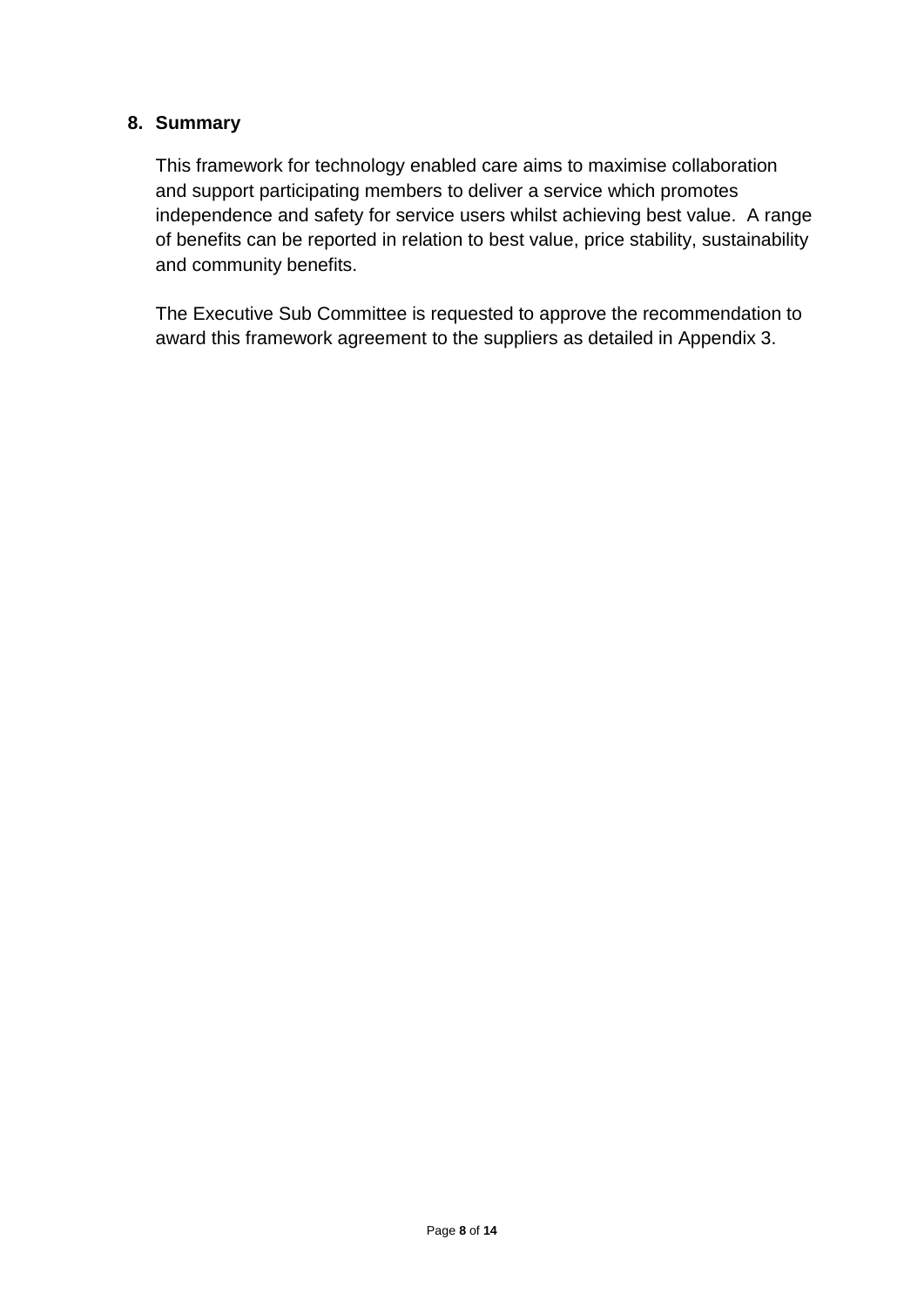

# **Appendix 1 – Participation, Spend and Savings Summary – Technology Enabled Care 31-17**

| <b>Member Name</b>        | Participation |              |              | Participation                 | <b>Estimated</b> | <b>Source of Spend Data</b> | Indexation (%) | <b>Estimated Forecast</b>           | <b>Estimated Annual</b> |  |
|---------------------------|---------------|--------------|--------------|-------------------------------|------------------|-----------------------------|----------------|-------------------------------------|-------------------------|--|
|                           |               | start date   | annual spend |                               |                  | Saving (%)                  | <b>Saving</b>  | <b>Basis of Saving</b>              |                         |  |
| Aberdeen City             | Yes           | January 2019 |              | £108,749 Based on previous MI | 10               | 8.6%                        | £9,405         | Benchmarked Current Contract        |                         |  |
| Aberdeenshire             | Yes           | January 2019 |              | £39,697 Based on previous MI  | 10               | 19.2%                       | £7,626         | Benchmarked Current Contract        |                         |  |
| Angus                     | Yes           | January 2019 |              | £84,084 Based on previous MI  | 10               | 8.7%                        | £7,330         | Benchmarked Current Contract        |                         |  |
| Argyll & Bute             | Yes           | January 2019 |              | £148,215 Based on previous MI | 10               | 14.3%                       | £21,166        | Benchmarked Current Contract        |                         |  |
| Clackmannanshire          | Yes           | January 2019 |              | £62,783 Based on previous MI  | 10               | 8.4%                        | £5,298         | Benchmarked Current Contract        |                         |  |
| Comhairle nan Eilean Siar | Yes           | January 2019 |              | £66,446 Based on previous MI  | 10               | 16.3%                       | £10,846        | <b>Benchmarked Current Contract</b> |                         |  |
| Dumfries & Galloway       | Yes           | January 2019 |              | £63,030 Based on previous MI  | 10               | 9.4%                        | £5,894         | Benchmarked Current Contract        |                         |  |
| Dundee City               | Yes           | January 2019 |              | £123,163 Based on previous MI | 10               | 8.7%                        | £10,680        | Benchmarked Current Contract        |                         |  |
| East Ayrshire             | Yes           | January 2019 |              | £137,558 Based on previous MI | 10               | 21.9%                       | £30,186        | Benchmarked Current Contract        |                         |  |
| East Dunbartonshire       | Yes           | January 2019 |              | £63,030 Based on previous MI  | 10               | 11.6%                       | £7,335         | <b>Benchmarked Current Contract</b> |                         |  |
| East Lothian              | Yes           | January 2019 |              | £92,168 Based on previous MI  | 10               | 15.1%                       | £13,911        | Benchmarked Current Contract        |                         |  |
| East Renfrewshire         | Yes           | January 2019 |              | £208,934 Validated by member  | 10               | 9.9%                        | £20,697        | Benchmarked Current Contract        |                         |  |
| Edinburgh City            | Yes           | January 2019 |              | £377,175 Validated by member  | 10               | 15.0%                       | £56,755        | Benchmarked Current Contract        |                         |  |
| Falkirk                   | Yes           | January 2019 |              | £741,391 Validated by member  | 10               | 3.5%                        | £25,763        | <b>Benchmarked Current Contract</b> |                         |  |
| Fife                      | Yes           | January 2019 |              | £230,206 Based on previous MI | 10               | 1.8%                        | £4,195         | Benchmarked Current Contract        |                         |  |
| Glasgow City              | Yes           | January 2019 |              | £533,302 Based on previous MI | 10               | 3.6%                        | £19,404        | Benchmarked Current Contract        |                         |  |
| Highland                  | Yes           | January 2019 |              | £154,324 Based on previous MI | 10               | 17.8%                       | £27,395        | Benchmarked Current Contract        |                         |  |
| Inverclyde                | Yes           | January 2019 |              | £114,018 Based on previous MI | 10               | 10.7%                       | £12,247        | <b>Benchmarked Current Contract</b> |                         |  |
| Midlothian                | Yes           | January 2019 |              | £91,271 Based on previous MI  | 10               | 16.0%                       | £14,647        | Benchmarked Current Contract        |                         |  |
| Moray                     | Yes           | January 2019 |              | £52,291 Based on previous MI  | 10               | 15.3%                       | £8,012         | <b>Benchmarked Current Contract</b> |                         |  |
| North Ayrshire            | Yes           | January 2019 |              | £192,570 Based on previous MI | 10               | 17.7%                       | £34,029        | Benchmarked Current Contract        |                         |  |
| North Lanarkshire         | Yes           | January 2019 |              | £249,122 Based on previous MI | 10               | 12.8%                       | £31,848        | <b>Benchmarked Current Contract</b> |                         |  |
| Orkney Islands            | Yes           | January 2019 |              | £23,678 Based on previous MI  | 10               | 11.0%                       | £2,601         | Benchmarked Current Contract        |                         |  |
| Perth & Kinross           | Yes           | January 2019 |              | £88,125 Based on previous MI  | 10               | 7.1%                        | £6,299         | Benchmarked Current Contract        |                         |  |
| Renfrewshire              | Yes           | January 2019 |              | £143,332 Based on previous MI | 10               | 3.6%                        | £5,173         | Benchmarked Current Contract        |                         |  |
| Scottish Borders          | Yes           | January 2019 |              | £45,046 Based on previous MI  | 10               | 8.0%                        | £3,626         | <b>Benchmarked Current Contract</b> |                         |  |
| Shetland Islands          | Yes           | January 2019 |              | £23,108 Based on previous MI  | 10               | 16.2%                       | £3,746         | Benchmarked Current Contract        |                         |  |
| South Ayrshire            | Yes           | January 2019 |              | £383,632 Validated by member  | 10               | 12.1%                       | £46,574        | <b>Benchmarked Current Contract</b> |                         |  |
| South Lanarkshire         | Yes           | January 2019 |              | £173,318 Based on previous MI | 10               | 5.9%                        | £10,249        | Benchmarked Current Contract        |                         |  |
| Stirling                  | Yes           | January 2019 |              | £91,692 Based on previous MI  | 10               | 15.0%                       | £13,743        | Benchmarked Current Contract        |                         |  |
| West Dunbartonshire       | Yes           | January 2019 |              | £137,286 Based on previous MI | 10               | 6.7%                        | £9,152         | Benchmarked Current Contract        |                         |  |
| West Lothian              | Yes           | January 2019 |              | £192,361 Based on previous MI | 10               | 12.1%                       | £23,330        | <b>Benchmarked Current Contract</b> |                         |  |
| Associate members         | Yes           | January 2019 |              | £365,582 Based on previous MI | 10               | 0.9%                        | £3,233         | Benchmarked Current Contract        |                         |  |
| <b>NHS Health Boards</b>  | Yes           | January 2019 |              | £48,961 Validated by member   | 10               | 8.2%                        | £4,015         | Average Saving                      |                         |  |
| Total                     |               |              | £5,649,648   |                               | 10               | 9.1%                        | £516,407       | Benchmarked Currennt Contract       |                         |  |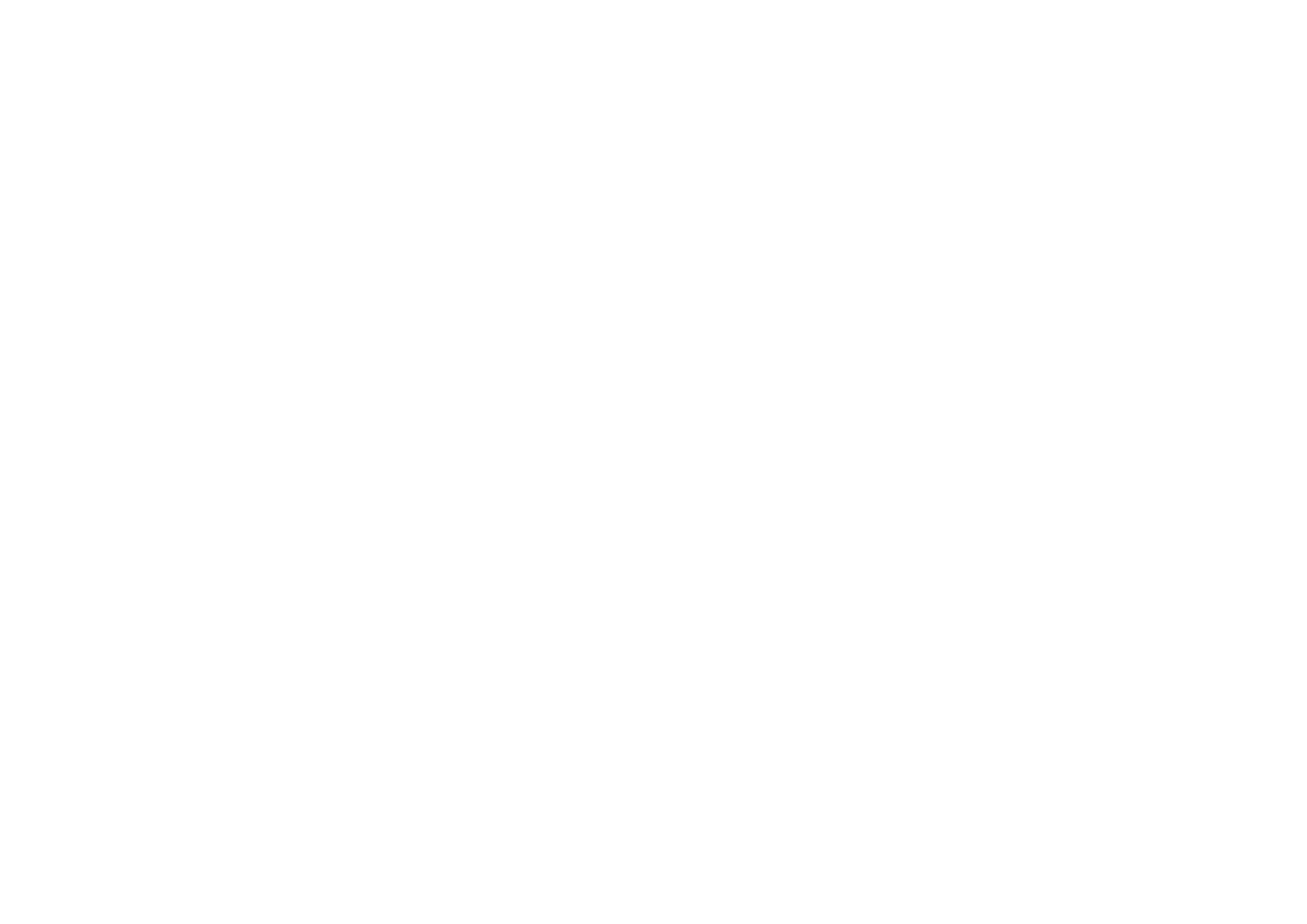## **Appendix 2 – List of tenderers with SME Status**

Appendix 2 details: all organisations who submitted a valid offer as part of the tender process, their SME status, location and the lots for which they have bid.

| <b>Tenderer's Name</b>             | <b>SME Status</b> | <b>Location</b>     | <b>Lots Tendered</b> |
|------------------------------------|-------------------|---------------------|----------------------|
| ITS Design Ltd trading as Alert-It | Small             | Leicestershire      | 2,3,4,5              |
| <b>Buddi Limited</b>               | Small             | Hertfordshire       | 6                    |
| Cair (UK) Ltd.                     | Micro             | West Yorkshire      | 2,3,4,5              |
| HAS Technology Limited t/a CM2000  | Medium            | <b>West Midland</b> | $\overline{7}$       |
| Chubb Fire & Security Limited      | Large             | Lancashire          | 1,2,3,4,5,9,10       |
| Communicare 247 Ltd                | Small             | <b>Glasgow City</b> | 1,2,3,4,5,6,7,10     |
| Doro AB                            | Small             | Malmö (Sweden)      | 1, 2, 3, 4, 5, 6, 7  |
| <b>Harvard Solutions Limited</b>   | Micro             | Kowloon (Hong Kong) | 2, 6, 7              |
| Just Checking Limited              | Small             | Warwickshire        | 7                    |
| Kinetik Medical Devices Ltd        | Small             | Nottinghamshire     | 4                    |
| Possum Limited                     | Small             | Buckinghamshire     | 1,2,3,4,5,6          |
| Solon Security Limited             | Small             | Flintshire          | 8                    |
| <b>SPIE Scotshield Limited</b>     | Medium            | South Lanarkshire   | 1, 2, 3, 4, 5, 8, 9  |
| TeleAlarm Europe GmbH              | Medium            | Leipzig (Germany)   | 1, 2, 3, 4, 5        |
| Tunstall Healthcare (UK) Limited   | Large             | North Yorkshire     | 1,2,3,4,5,6,7,8,9,10 |
| <b>Legrand Electric LTD</b>        | Large             | Northumberland      | 1,2,3,4,5,6,7,9,10   |
| Verkizlan Ltd                      | Micro             | Lancashire          | 10                   |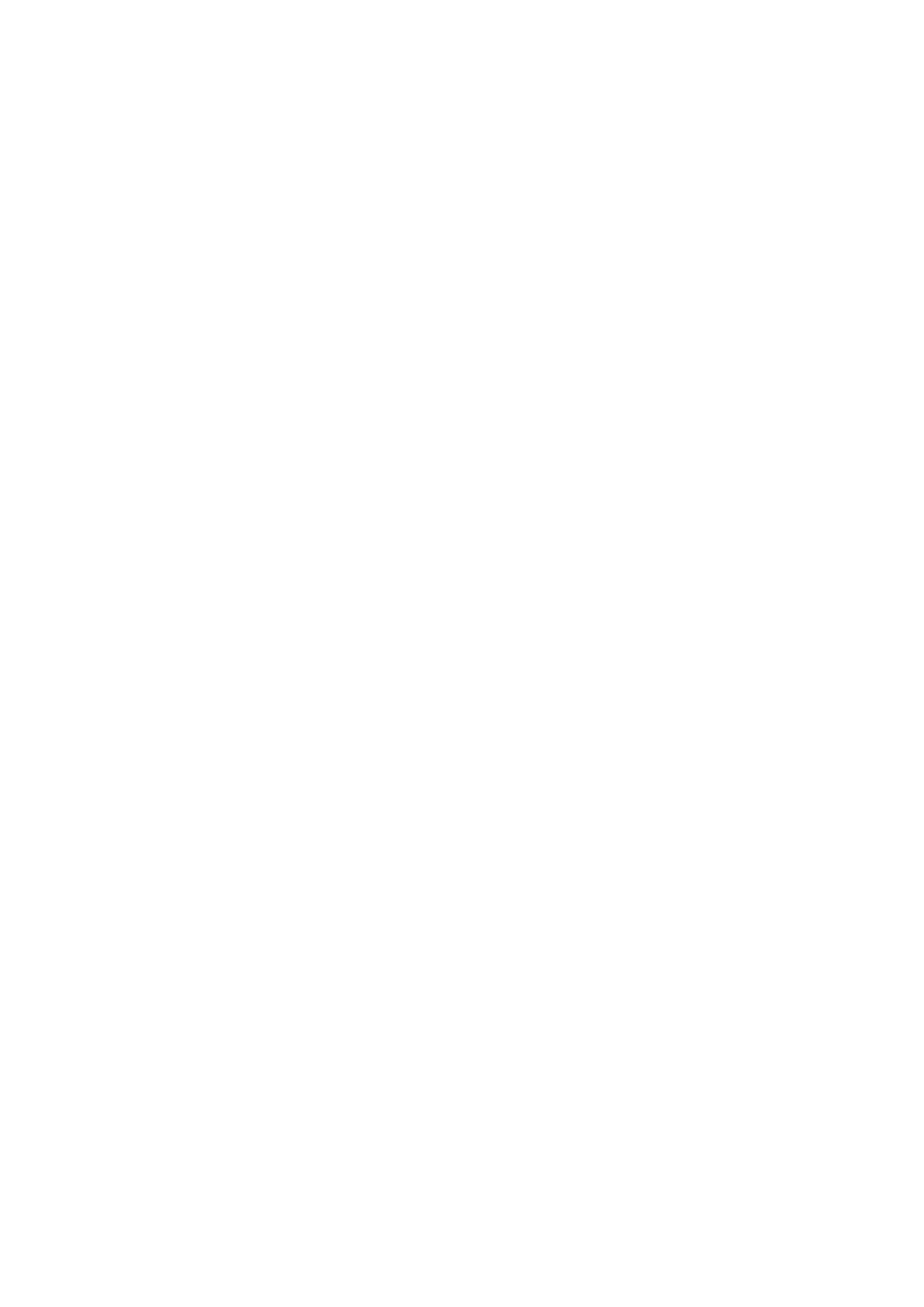# **Appendix 3 - Scoring and Recommendations**

| <b>Lot 1 Dispersed Alarm Units</b> |              |              |
|------------------------------------|--------------|--------------|
| <b>SUPPLIER NAME</b>               | <b>TOTAL</b> | <b>AWARD</b> |
| Doro AB                            | 96.50        | Yes          |
| <b>Legrand Electric LTD</b>        | 79.26        | Yes          |
| Tunstall Healthcare (UK) Limited   | 73.64        | Yes          |
| Chubb Fire & Security Limited      | 68.59        | Yes          |
| Communicare 247 Ltd                | 65.83        | Yes          |
| Possum Limited                     | 65.14        | Yes          |
| <b>SPIE Scotshield Limited</b>     | 64.37        | Yes          |
| TeleAlarm Europe GmbH              | 64.35        | Yes          |

| Lot 2 Alarm triggers               |              |              |
|------------------------------------|--------------|--------------|
| <b>SUPPLIER NAME</b>               | <b>TOTAL</b> | <b>AWARD</b> |
| Doro AB                            | 96.50        | Yes          |
| <b>Legrand Electric LTD</b>        | 84.80        | Yes          |
| Communicare 247 Ltd                | 75.22        | Yes          |
| Tunstall Healthcare (UK) Limited   | 73.93        | Yes          |
| Chubb Fire & Security Limited      | 70.74        | Yes          |
| <b>SPIE Scotshield Limited</b>     | 66.95        | Yes          |
| Cair (UK) Ltd.                     | 64.20        | Yes          |
| TeleAlarm Europe GmbH              | 63.18        | Yes          |
| Possum Limited                     | 58.78        | Yes          |
| ITS Design Ltd trading as Alert-It | 33.38        | Yes          |
| <b>Harvard Solutions Limited</b>   | 21.90        | No           |

| <b>Lot 3 Peripherals and Accessories</b> |              |              |
|------------------------------------------|--------------|--------------|
| <b>SUPPLIER NAME</b>                     | <b>TOTAL</b> | <b>AWARD</b> |
| Tunstall Healthcare (UK) Limited         | 88.00        | Yes          |
| Chubb Fire & Security Limited            | 86.65        | Yes          |
| <b>Legrand Electric LTD</b>              | 85.17        | Yes          |
| Doro AB                                  | 79.43        | Yes          |
| <b>SPIE Scotshield Limited</b>           | 76.51        | Yes          |
| Communicare 247 Ltd                      | 64.57        | Yes          |
| TeleAlarm Europe GmbH                    | 61.50        | Yes          |
| Cair (UK) Ltd.                           | 59.10        | Yes          |
| ITS Design Ltd trading as Alert-It       | 58.29        | Yes          |
| Possum Limited                           | 55.33        | Yes          |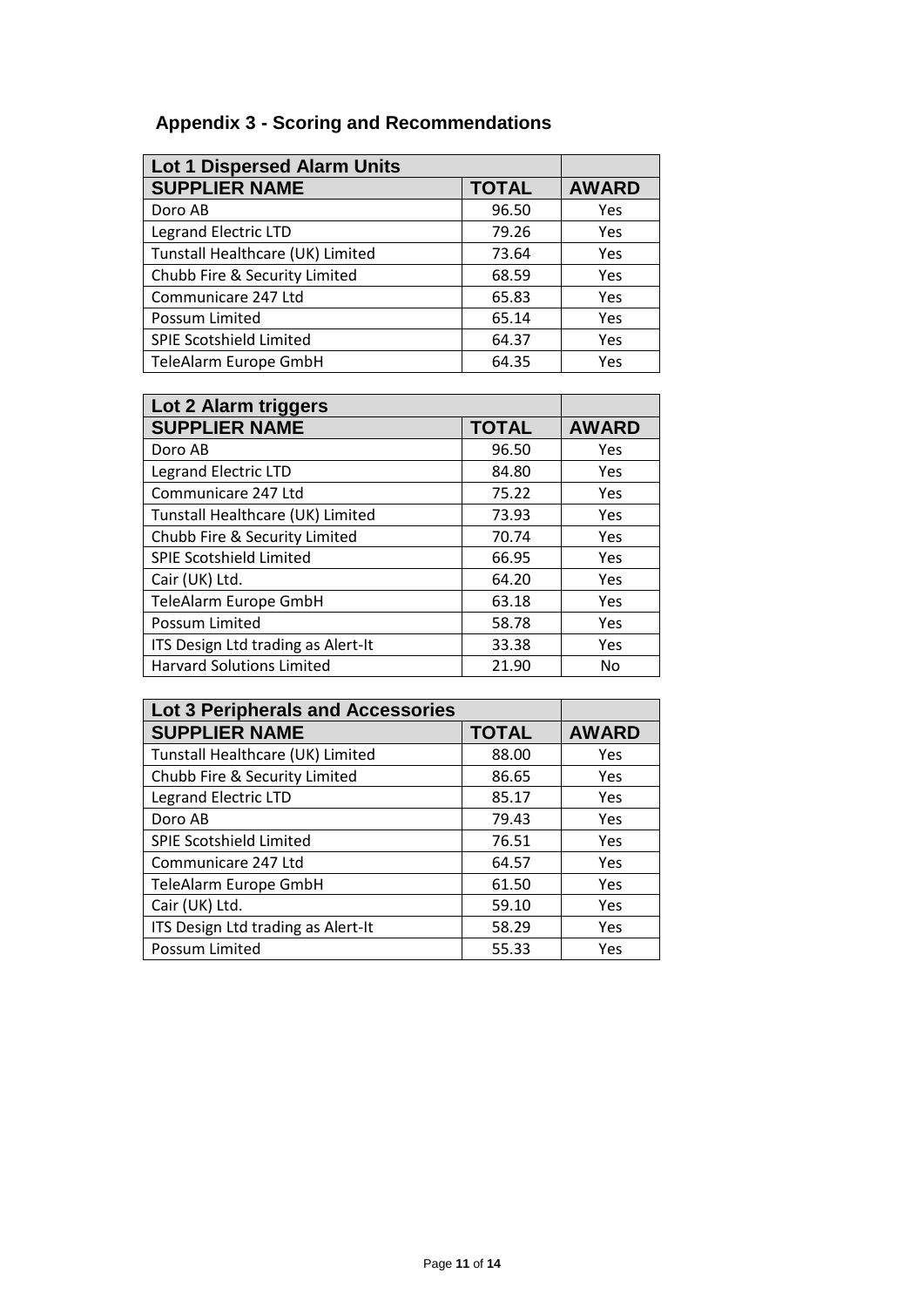| Lot 4 Health and Care Peripherals  |              |              |
|------------------------------------|--------------|--------------|
| <b>SUPPLIER NAME</b>               | <b>TOTAL</b> | <b>AWARD</b> |
| <b>SPIE Scotshield Limited</b>     | 87.00        | Yes          |
| Kinetik Medical Devices Ltd        | 58.78        | Yes          |
| Doro AB                            | 56.51        | Yes          |
| <b>Legrand Electric LTD</b>        | 53.56        | Yes          |
| Communicare 247 Ltd                | 51.24        | Yes          |
| Tunstall Healthcare (UK) Limited   | 48.75        | Yes          |
| Chubb Fire & Security Limited      | 46.52        | Yes          |
| Cair (UK) Ltd.                     | 40.10        | Yes          |
| TeleAlarm Europe GmbH              | 39.15        | Yes          |
| ITS Design Ltd trading as Alert-It | 35.66        | Yes          |
| Possum Limited                     | 34.41        | Yes          |

| <b>Lot 5 Environmental Devices</b> |              |              |
|------------------------------------|--------------|--------------|
| <b>SUPPLIER NAME</b>               | <b>TOTAL</b> | <b>AWARD</b> |
| <b>SPIE Scotshield Limited</b>     | 87.00        | Yes          |
| Doro AB                            | 84.74        | Yes          |
| <b>Legrand Electric LTD</b>        | 71.93        | Yes          |
| Communicare 247 Ltd                | 69.57        | Yes          |
| Chubb Fire & Security Limited      | 66.07        | Yes          |
| Tunstall Healthcare (UK) Limited   | 65.46        | Yes          |
| Cair (UK) Ltd.                     | 54.88        | Yes          |
| TeleAlarm Europe GmbH              | 54.73        | Yes          |
| Possum Limited                     | 50.65        | Yes          |
| ITS Design Ltd trading as Alert-It | 49.65        | Yes          |

| Lot 6 GPS monitoring with ancillary<br>monitoring service and telecare mobile<br>phones |              |     |
|-----------------------------------------------------------------------------------------|--------------|-----|
| <b>SUPPLIER NAME</b>                                                                    | <b>AWARD</b> |     |
| Communicare 247 Ltd                                                                     | 87.00        | Yes |
| Tunstall Healthcare (UK) Limited                                                        | 63.31        | Yes |
| Doro AB                                                                                 | 56.93        | Yes |
| Legrand Electric LTD                                                                    | 54.83        | Yes |
| Possum Limited<br>42.01                                                                 |              | Yes |
| <b>Buddi Limited</b>                                                                    | Yes          |     |
| <b>Harvard Solutions Limited</b>                                                        | 32.60        | No  |

| Lot 7 Lifestyle Monitoring with ancillary<br>monitoring service |              |              |
|-----------------------------------------------------------------|--------------|--------------|
| <b>SUPPLIER NAME</b>                                            | <b>TOTAL</b> | <b>AWARD</b> |
| Communicare 247 Ltd                                             | 87.00        | Yes          |
| Just Checking Limited                                           | 82.53        | Yes          |
| Doro AB                                                         | 65.49        | Yes          |
| Tunstall Healthcare (UK) Limited                                | 60.30        | Yes          |
| <b>Legrand Electric LTD</b>                                     | 59.39        | Yes          |
|                                                                 | Non-         | No           |
| HAS Technology Limited t/a CM2000                               | Compliant    |              |
|                                                                 | Non-         | No           |
| <b>Harvard Solutions Limited</b>                                | Compliant    |              |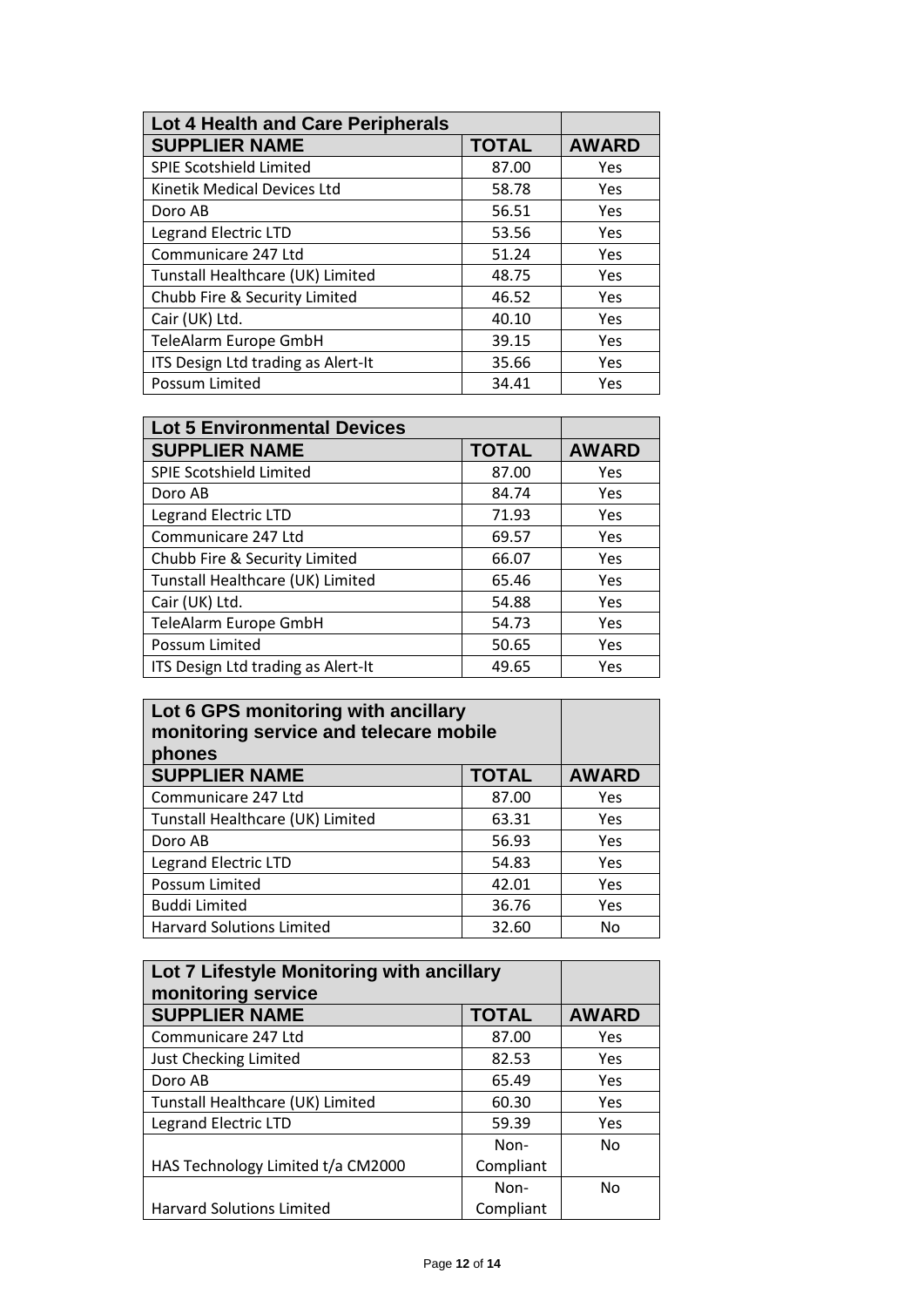| <b>Lot 8 Key Storage Compartments</b> |              |              |
|---------------------------------------|--------------|--------------|
| <b>SUPPLIER NAME</b>                  | <b>TOTAL</b> | <b>AWARD</b> |
| <b>Solon Security Limited</b>         | 77.50        | Yes          |
| Tunstall Healthcare (UK) Limited      | 51.40        | Yes          |
| <b>SPIE Scotshield Limited</b>        | 50.10        | Yes          |

| Lot 9 Warden Call Systems        |              |              |
|----------------------------------|--------------|--------------|
| <b>SUPPLIER NAME</b>             | <b>TOTAL</b> | <b>AWARD</b> |
| SPIE Scotshield Limited          | 87.00        | Yes          |
| <b>Legrand Electric LTD</b>      | 40.95        | Yes          |
| Chubb Fire & Security Limited    | 34.91        | Yes          |
| Tunstall Healthcare (UK) Limited | 33.59        | Yes          |

| <b>Lot 10 Alarm Receiving Systems</b> |              |                 |
|---------------------------------------|--------------|-----------------|
| <b>SUPPLIER NAME</b>                  | <b>TOTAL</b> | <b>AWARD</b>    |
| Chubb Fire & Security Limited         |              |                 |
| Communicare 247 Ltd                   |              |                 |
| <b>Legrand Electric LTD</b>           |              |                 |
| Tunstall Healthcare (UK) Limited      |              |                 |
| Verkizlan Ltd                         |              | Lot not awarded |